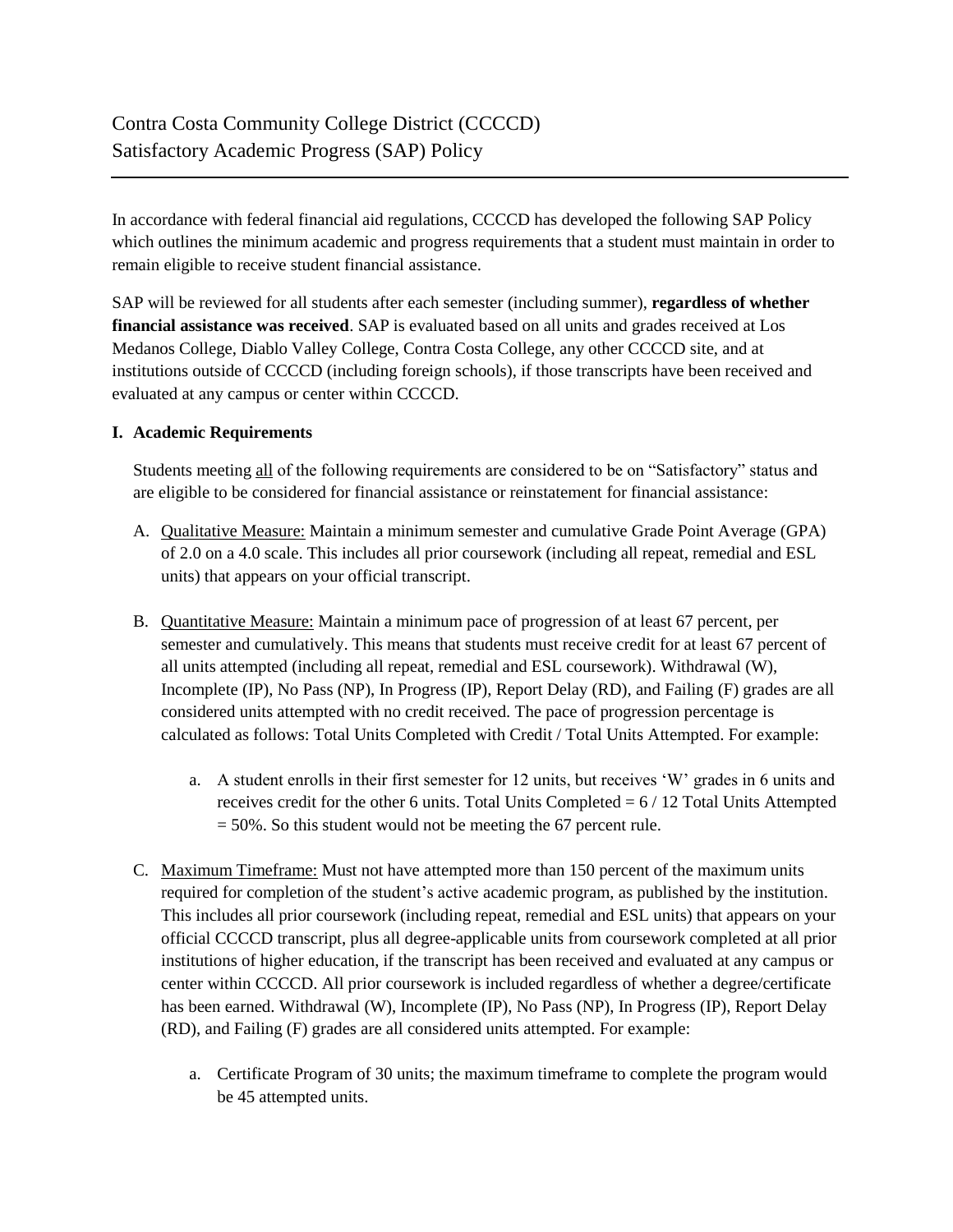b. Associate Degree or Transfer Program of 60 units; the maximum timeframe to complete the program would be 90 attempted units.

### **II. Warning Status**

Any student not meeting the minimum requirements outlined in Section I at the end of any semester will be placed on "warning" status for the next semester. Students on "warning" remain eligible to receive financial assistance during the one semester warning period, after which they must meet the requirements outlined in Section I in order to be considered on "satisfactory" status once again.

Students who complete a semester on "warning" will have their SAP reviewed before their financial aid eligibility for the following semester can be determined. Due to the short time period between semesters, and if the student is determined to be back on "satisfactory" status, disbursements for the following semester may be delayed.

### **III. Suspension Status**

Any student not meeting all of the academic requirements outlined in Section IA or IB after the one semester "warning" period and/or not meeting the maximum timeframe requirement outlined in section IC will be placed on "suspension" status. Students on "suspension" are no longer eligible to receive financial assistance (except for the BOG fee waiver, if otherwise eligible).

Students who complete a semester on "suspension" will have their SAP reviewed before their financial aid eligibility for the following semester can be determined. Due to the short time period between semesters, and if the student is determined to be back on "satisfactory" status, disbursements for the following semester may be delayed.

### **IV. Reinstatement**

Students on "suspension" have two options to have their eligibility for financial assistance reinstated:

- 1. Complete coursework (without receiving financial assistance) until all academic requirements outlined in Section I have been met again, or
- 2. Complete and submit an Appeal that is approved by the Appeal Committee.

# **V. Appeals**

Based on extenuating circumstances that were beyond the student's control, students on "suspension" may complete and submit an Appeal to be considered for reinstatement of financial aid eligibility. The following are examples of what is considered an extenuating circumstance for Appeal: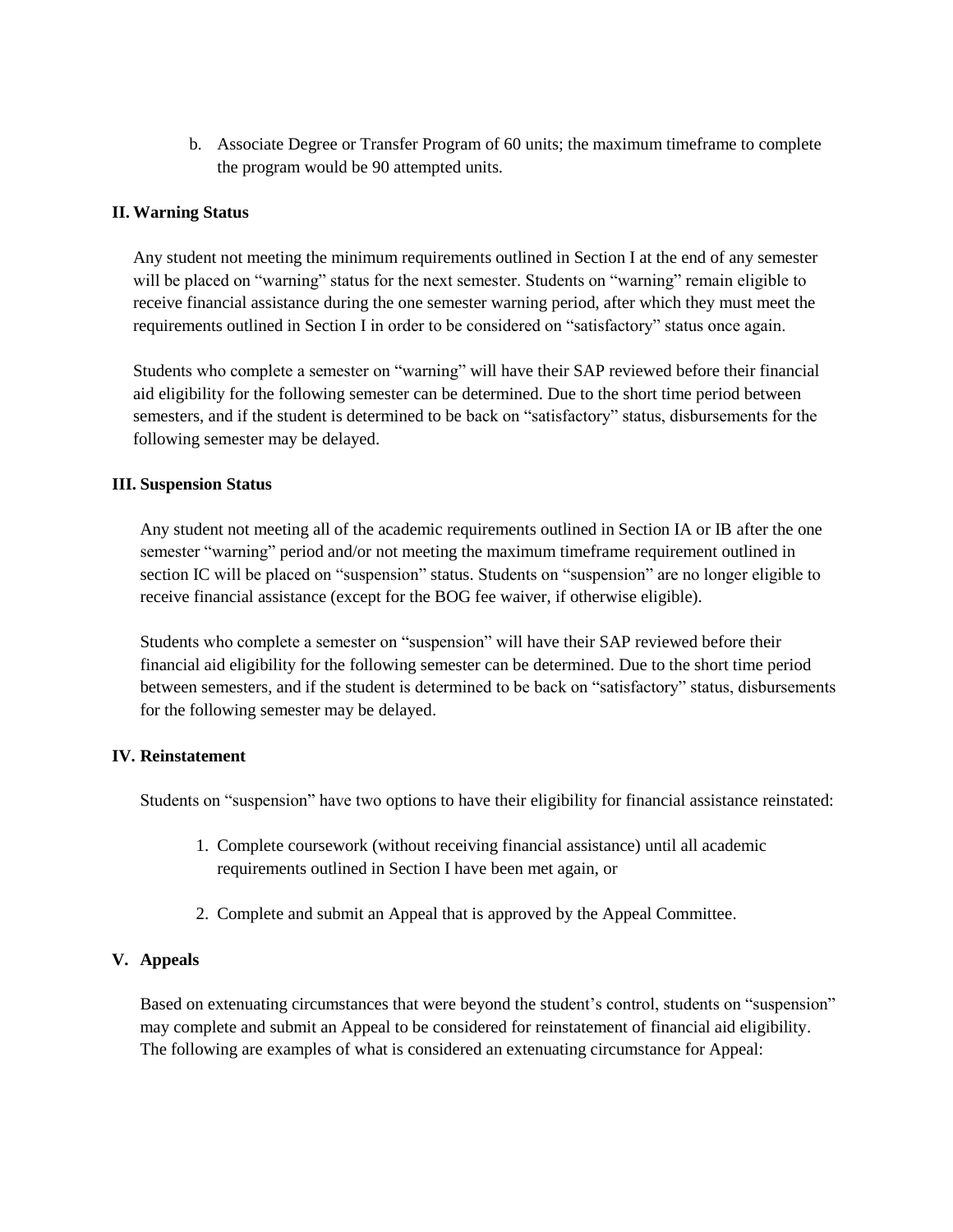- 1. Unable to complete your academic program within the maximum timeframe due to: a change of academic major (up to two major changes are allowable for maximum timeframe appeals), enrollment in a high-unit academic major or a major with a large number of pre-requisite courses, or completion of ESL or remedial (Basic Skills) coursework.
- 2. Injury, illness or medical condition requiring a doctor's care (supporting documentation required) which greatly affected your ability to complete the semester meeting SAP.
- 3. Death of a family member, such as parents, brother/sister, grandparents, spouse, or child (supporting documentation required).
- 4. Other extenuating circumstances that were beyond the student's control (supporting documentation required) which greatly affected your ability to complete the semester meeting SAP.

The following circumstances are NOT considered to be extenuating and beyond the student's control:

- 1. Undocumented personal problems/issues that do not require professional intervention.
- 2. Poor time management, poor study habits, or lack of motivation.
- 3. Being unaware of institutional policies, guidelines, and/or procedures.
- 4. Not following your Educational Plan.
- 5. Other circumstances that were not extenuating and beyond your control, or did not greatly affect your ability to complete the semester meeting SAP.

Students are required to submit copies of supporting documentation with their Appeal. Examples of appropriate supporting documentation include:

- 1. Documentation of your academic major change (copy of the major change form) for maximum timeframe appeals.
- 2. Letter from a doctor/treatment center stating the date(s) of treatment and estimated recovery time.
- 3. Death certificate, obituary, or funeral program verifying the death of an immediate family member.
- 4. Police report, court documents, or other legal paperwork verifying an incident occurred.
- 5. Other documents/paperwork that you feel demonstrates a circumstance that was beyond your control.

### Submitting the Appeal and Deadlines:

To file the Appeal, students can obtain the Appeal form from the financial aid department web site to complete and submit along with all necessary attachments. To submit an Appeal, the student can submit in person at the financial aid department during normal business hours, by fax, or by mail. If mailed, the Appeal must reach the office by the predetermined deadline; therefore, it is recommended that the student submit in person to ensure that the deadline is met.

It is the student's responsibility to read and follow all instructions on the Appeal form completely and accurately and to meet the predetermined Appeal submission deadline. The submission deadline to be considered for a particular semester is printed on the Appeal form itself. Incomplete, incorrect, or late